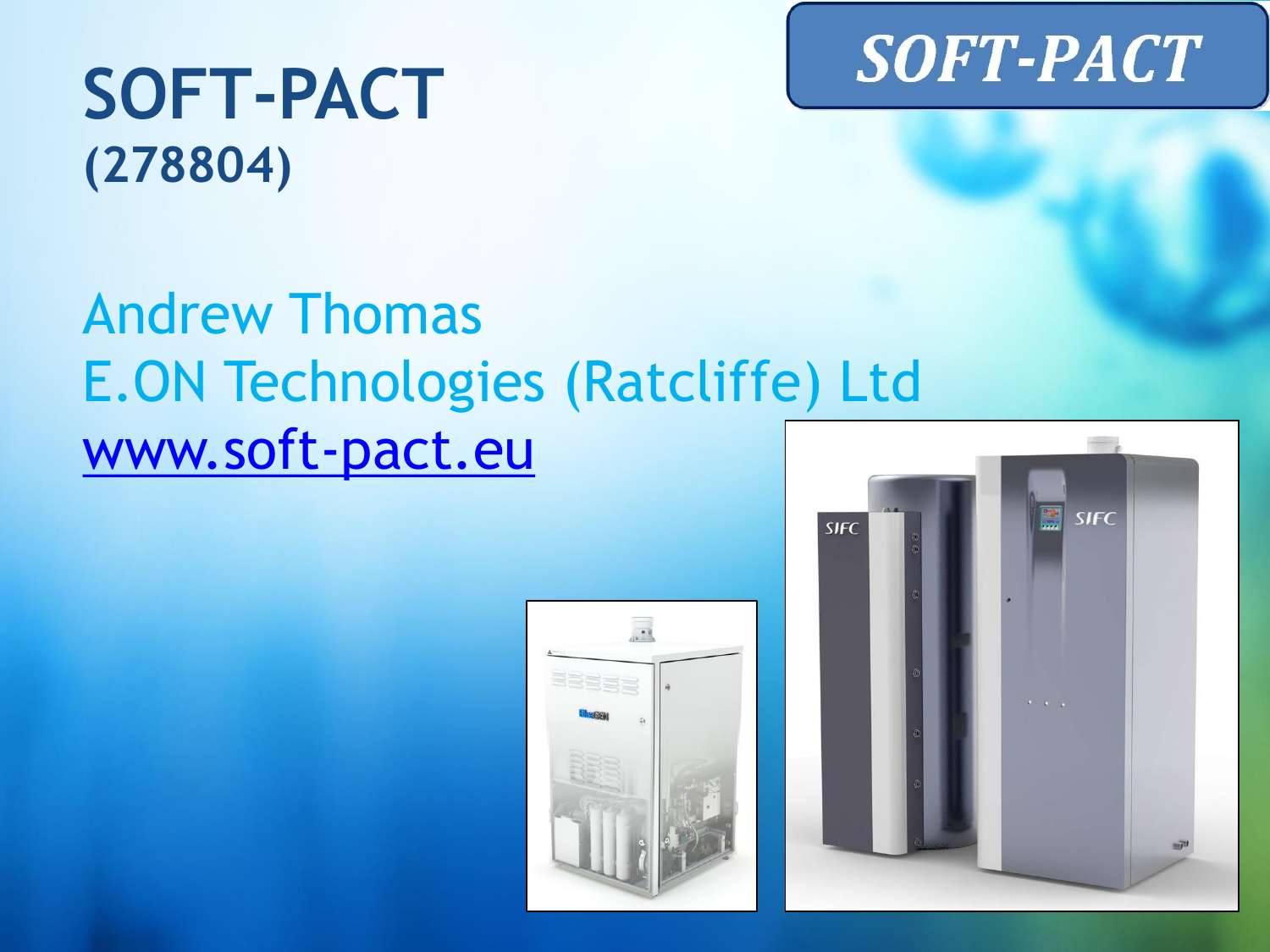#### **PROJECT OVERVIEW**

- Solid Oxide Fuel Cell micro-CHP Field Trials
- Call topic: SP1-JTI-FCH.2010.3.5 -Field demonstration of stationary fuel cell systems
- Start date: July 2011, End date: Oct 2015
- Budget: €10.3M
- FCH JU contribution: €3.95M
- Consortium: e.on ideal A CERAMIC FUEL CELLS HUMA
- Overall purpose of project:
- European demonstration of fuel cell microCHP systems
- Stage of implementation (100% Completed)

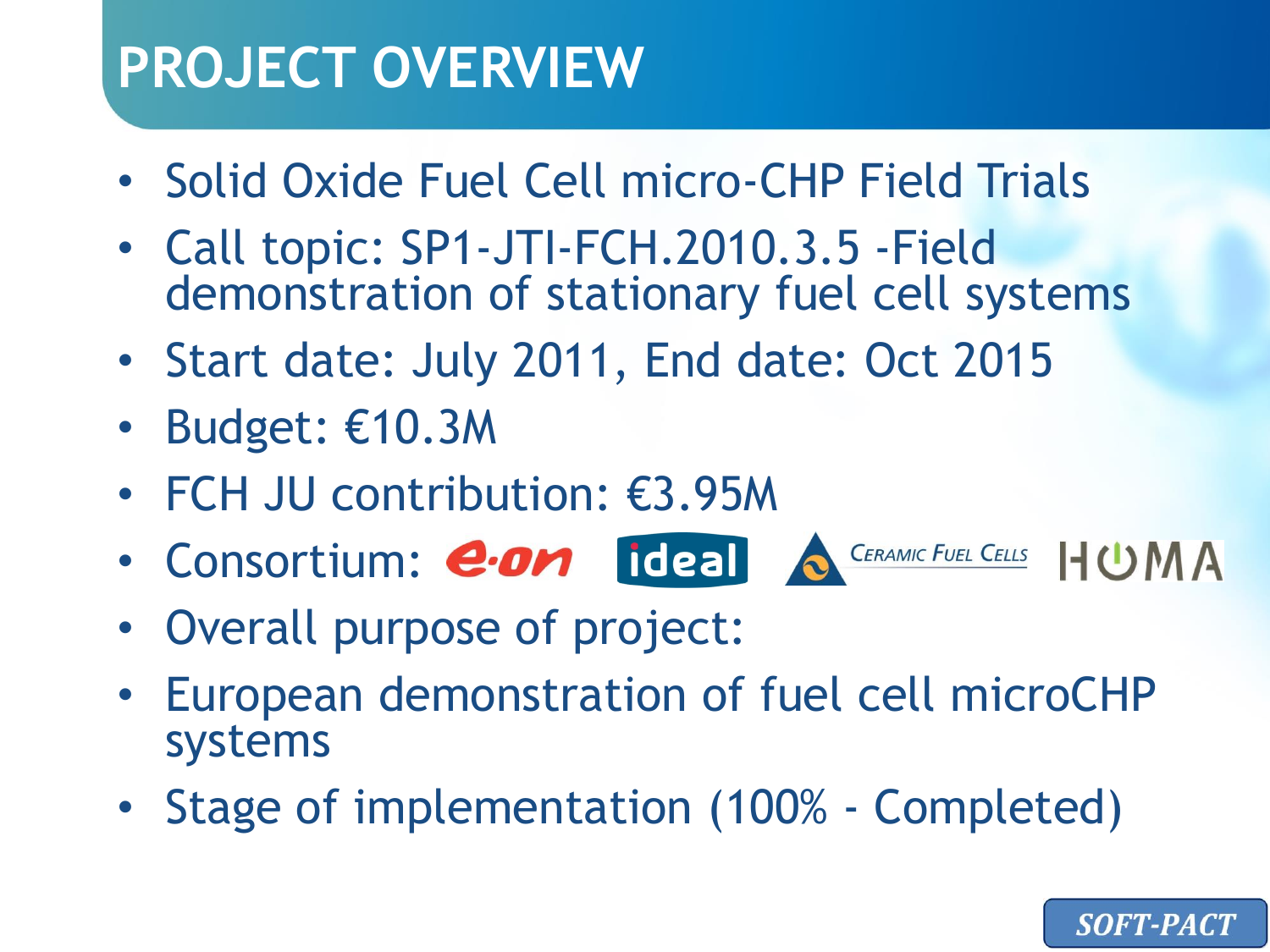# **PROJECT TARGETS AND ACHIEVEMENTS**

| <b>Programme</b><br>objective/target                       | Project<br>objective/target                                | Project<br>achievements<br>to-date                                                                               | <b>Expected final</b><br>achievement |
|------------------------------------------------------------|------------------------------------------------------------|------------------------------------------------------------------------------------------------------------------|--------------------------------------|
| <b>MAIP 2008-13</b>                                        |                                                            |                                                                                                                  |                                      |
| FC system life<br>time $(h)$<br>>5,000                     | FC system life<br>time $(h)$<br>>10,000                    | At end of project: 12,792 hours<br>Given its degrade rate expected<br>to reach 27,118 hours                      |                                      |
| AIP 2010: SPI-JTI-FCH-2010.3.5                             |                                                            |                                                                                                                  |                                      |
| Deployment of fuel<br>cells with Trial<br>10               | Deployment of fuel<br>cells with Trial<br><b>Up to 100</b> | 39 BlueGen Pathfinder Systems<br>26 Integrated Fuel Cell Appliances (SIFC)<br><b>Total: 65 Fuel Cell Systems</b> |                                      |
| <b>FC system Electrical</b><br>efficiency (%) (HHV)<br>>40 | FC system Electrical<br>efficiency (%) (HHV)<br>>40        | From 56% to 42% (HHV)<br>From 61.5% to 46.0% (LHV)<br>Over lifetime                                              |                                      |
| <b>Cost Reduction</b><br>(E/kWe)<br>€5000/kWe              | 25% Reduction on<br><b>BlueGen Costs</b>                   | <b>Achieved: 25% BlueGen Cost Reduction</b><br>via Reengineering components<br>& supply chain enhancements       |                                      |

**SOFT-PACT**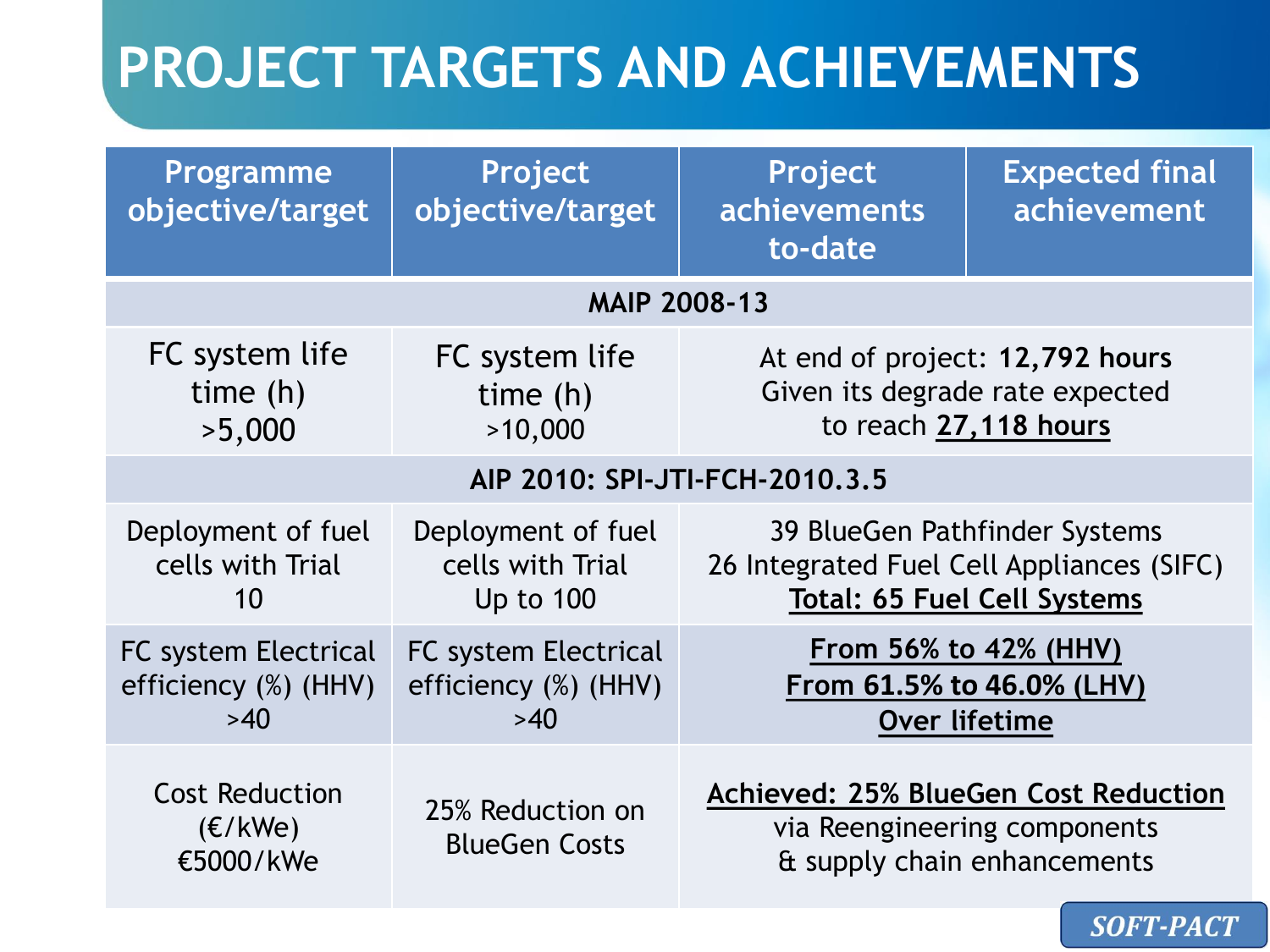# **PROJECT TARGETS AND ACHIEVEMENTS**

#### Project Achievements

– The mean overall system efficiency of the SIFC units was 79.0% for UK and 78.3% for German sites utilising newly designed IP for low grade waste heat recovery Due to higher temperatures in heating system.



- Reduced, but effective monitoring devised for the SIFC system generated resulted in 24 Gigabytes of data to be analysed consisting of 588 million data points.
- The Integrated Fuel Cell (SIFC) system deployments in two very different EU regions (UK and German) provided sufficient insights during the trial period to determine the performance and effectiveness of the system compared to a modular system:

**An integrated Fuel Cell system is more efficient than modular!**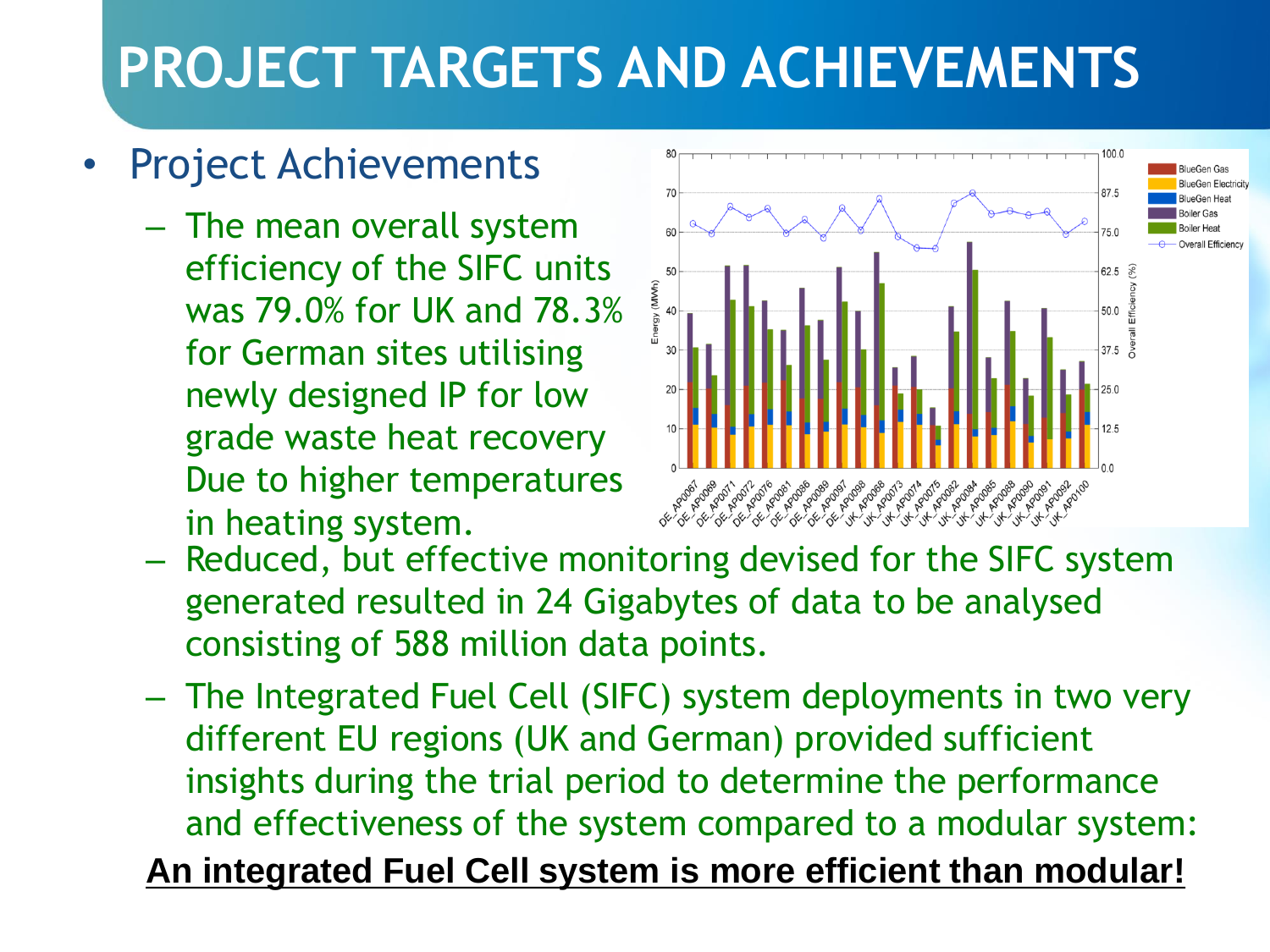# **PROJECT TARGETS AND ACHIEVEMENTS**

#### **Fuel Cell Integrated System is shown to be Optimum Configuration**



The gradient in this figure represents the average thermal efficiency across these units: 16.1% for the SIFC trial, 12.0% for the System A technical reset trial and 12.5% for the original System A trial. With approx 4 percentage point's greater thermal efficiency than the BlueGen Pathfinder System A trials, the SIFC design is clearly making better use of the waste heat from the BlueGen, and thus increasing its overall efficiency

A scatter plot shows the total gas energy used versus the total thermal energy output from the SIFC, Modular BlueGen Pathfinder System A Field Trials and Modular BlueGen System A (Pathfinder Technical Reset) Field Trials

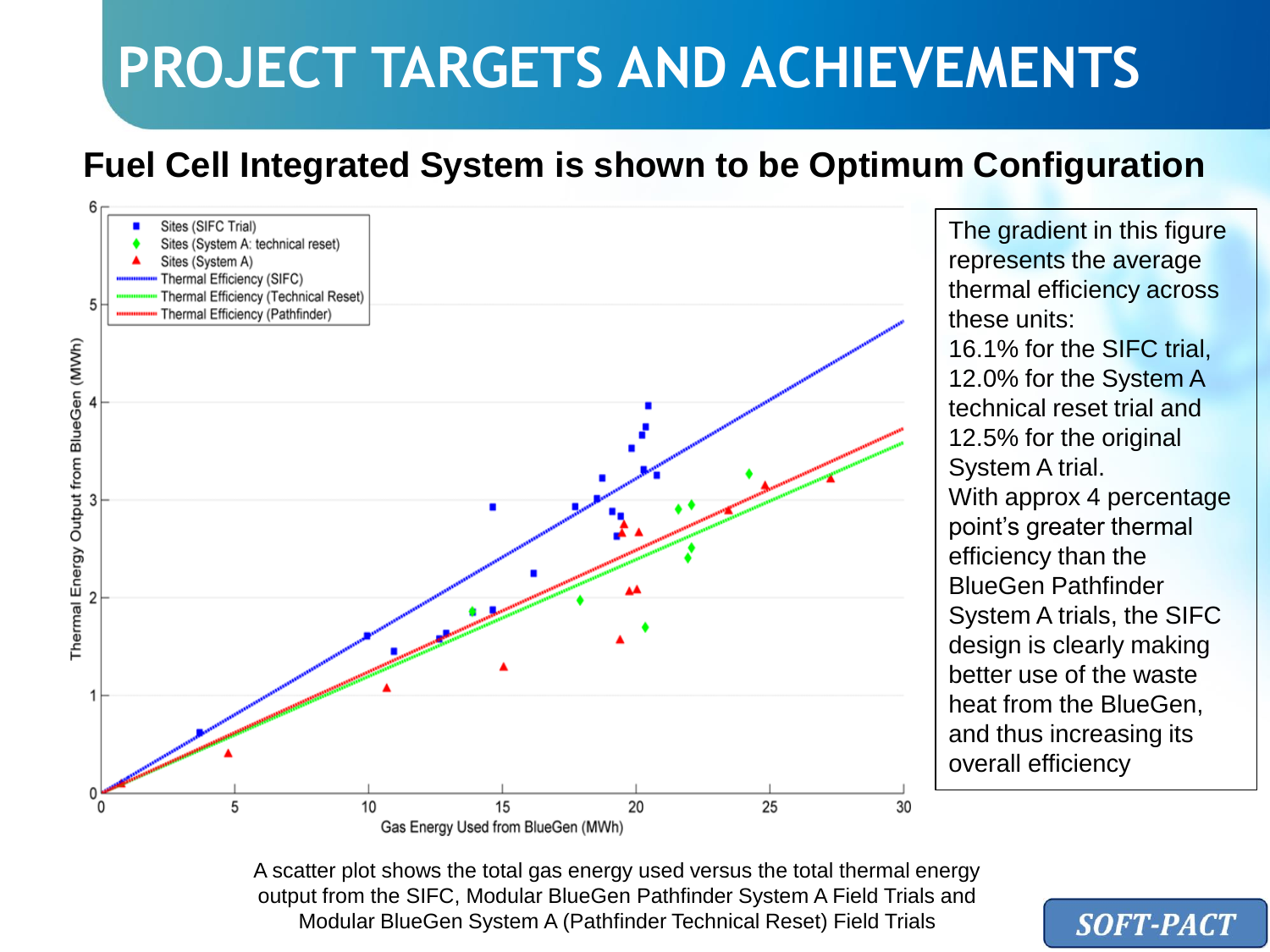#### **RISKS AND MITIGATION**

- **Specification of Integrated Fuel Cell (IFC) Appliance**
	- Target: Milestone Missed
	- Nature of bottleneck and risks to project:
		- Schedule Delay, due perfecting design to meet requirements based on BlueGen Pathfinder field trial data and technology integration and performance requirements (four design iterations undertaken, resulting in new IP)
	- Remedial action taken:
		- Extend project to allow more time for prototyping, testing and build of integrated systems for field trial
	- Nature of revision of original targets
		- Post Specification IFC work packages to run over to 2014 and 2015 as required.
		- Deployment quantities of SIFC reduced to remain in Budget.

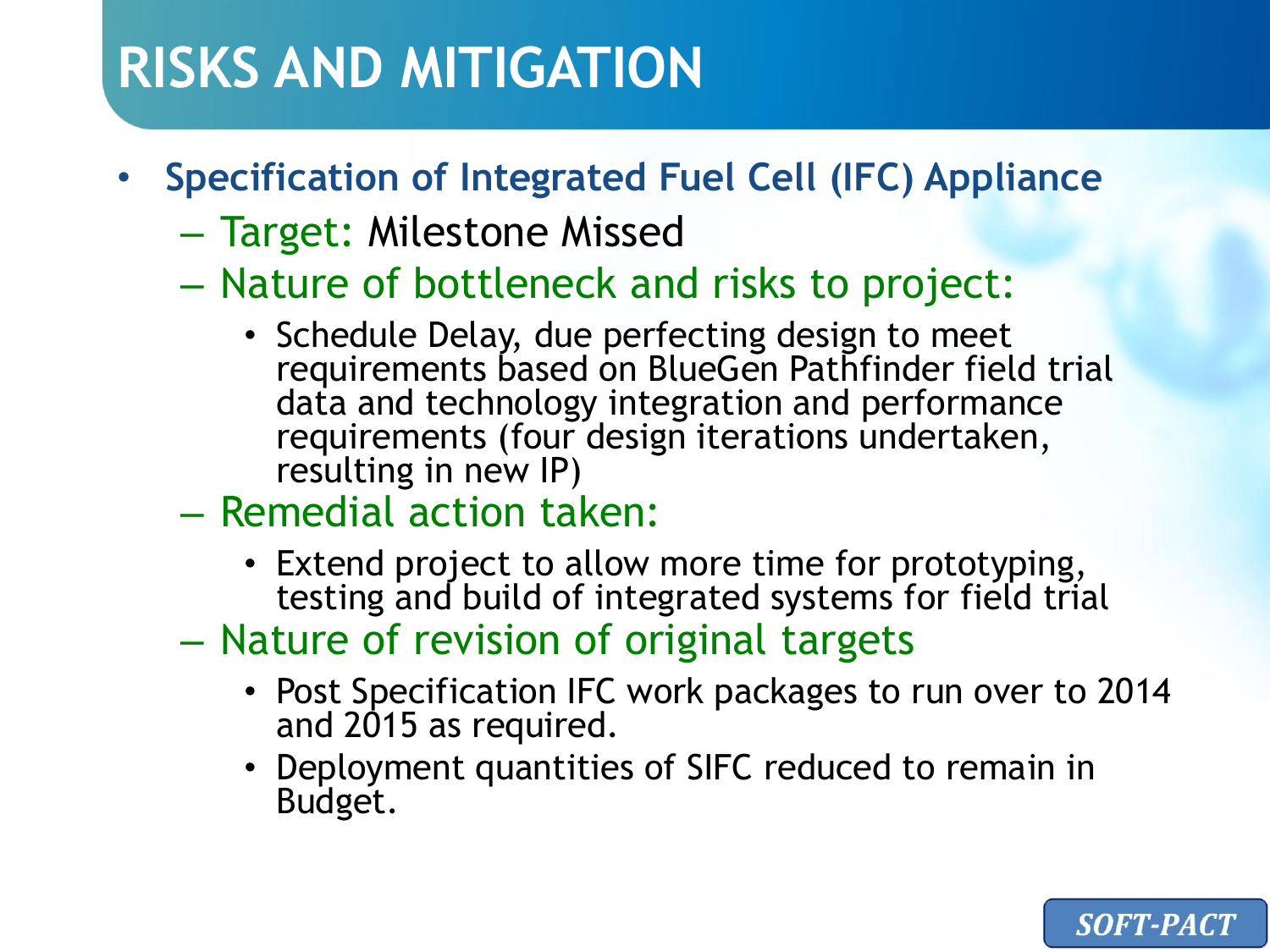#### **RISKS AND MITIGATION (2)**

- **Deploy Integrated Fuel Cell (SIFC) Appliances in Germany, UK and Netherlands**
	- Target: Milestone Missed
	- Nature of bottleneck and risks to project:
		- Complexity of development, build and testing of integrated system
		- Challenges with small quantity supply chain, prices changes
		- Deployment challenges, loss of in house installers, Budget shortfall risk; Remedial action taken:
			- Parallel prototype and field trial build processes
			- Parallel multi region deployment
			- Tendered for new installers and retrained
			- Ongoing technical in field issues 10 Tech Bulletins Issued
	- Nature of revision of original targets
		- Field Trial to run to July 2015 to obtain valid seasonal data
		- Deployed Units reduced further to accommodate budget shortfall and provide budget for ongoing fleet stabilisation due to technical issues

*SOFT-PACT*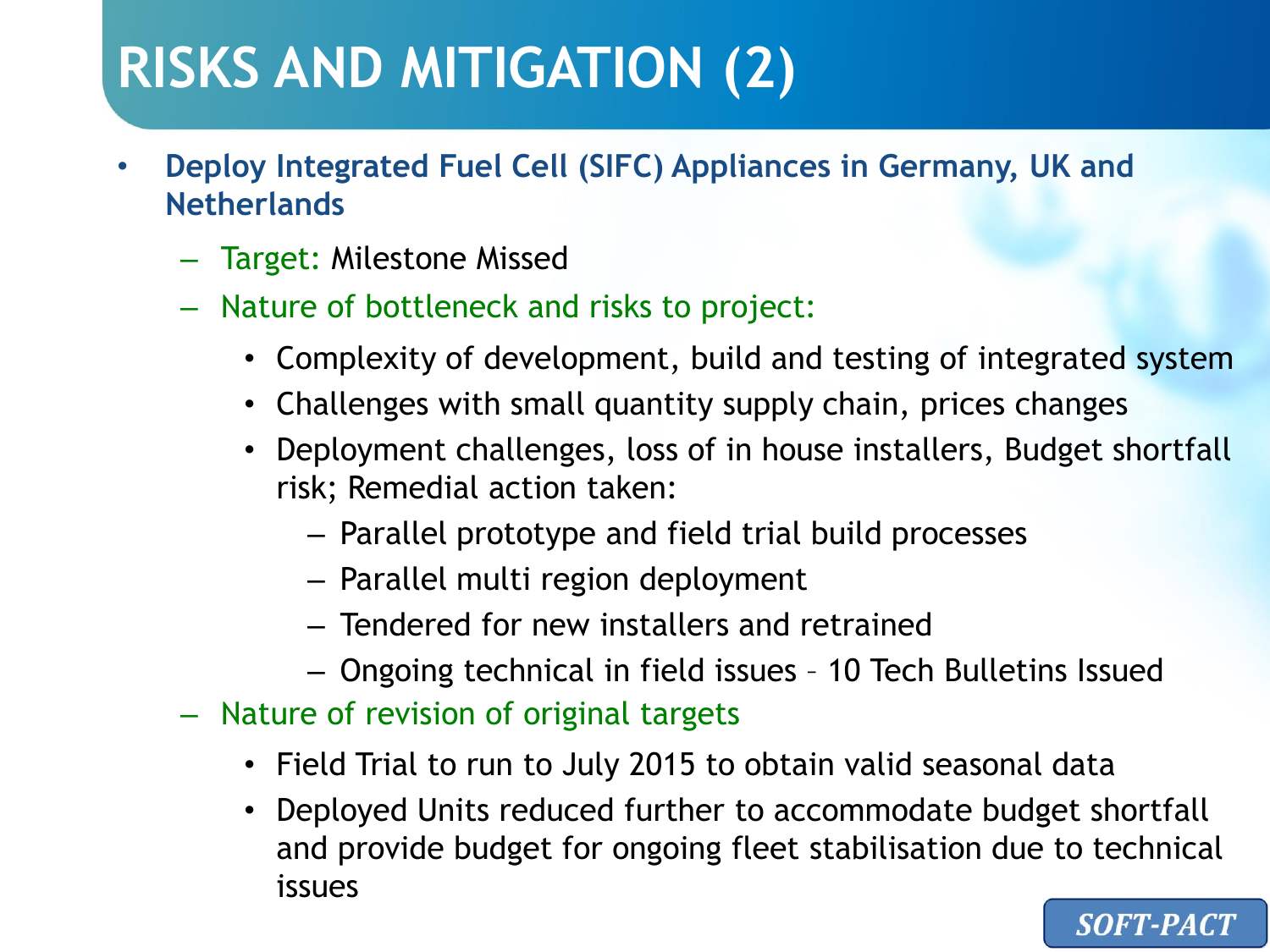#### **SYNERGIES WITH OTHER PROJECTS AND INITIATIVES**

- Overview of support received via national programmes or other agencies:
	- None
- Extent to which project builds on previous FCH JU/EUfunded projects:
	- Utilises FC-Hyguide Project Member to produce the BlueGen LCA Report
- Description of any partnerships, joint activities formed with other FCH JU/EU projects:
	- Discussions with ene.field on Project Management and monitoring assistance
- Interactions with any international-level projects or initiatives:
	- None

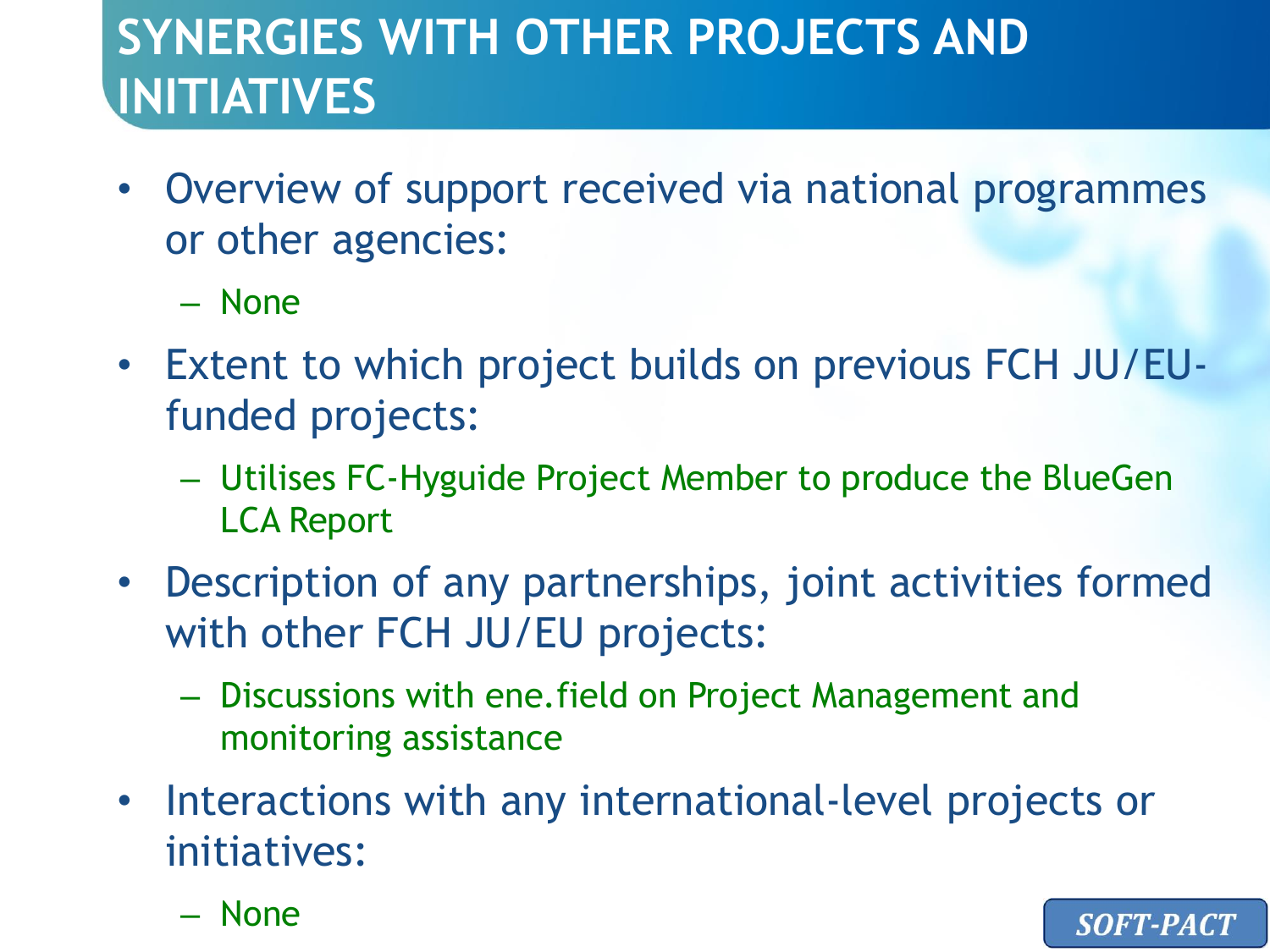### **HORIZONTAL ACTIVITIES**

- Training activities organised by the project:
	- Training of Installation Organisations: E.ON Microgen Support Services, Forrest (UK), Lindorfer (Germany), UW Huismeester (Netherlands)
	- Training delivered to E.ON and Ideal technical group increasing awareness of Fuel Cell technology as applied to the heating / energy industries.
- Project work in safety, regulations, codes, standards, general public awareness:
	- The BlueGen became fully compliant as the project started and has verified CE, PAS67 (or equivalent) and G83/1 connection certificates
	- BlueGen became G83/2 grid compliant during 2014
	- Ideal worked with the BSI to cover the safety testing of the integrated fuel cell.
	- Integrated FC mCHP appliance obtained interim CE approval from independent approvals test house – Kiwa GASTEC.
	- BlueGen featured in Channel 4 Future Homes TV series and UK Gov DECC AIM C4 Low Carbon New Build Demonstrator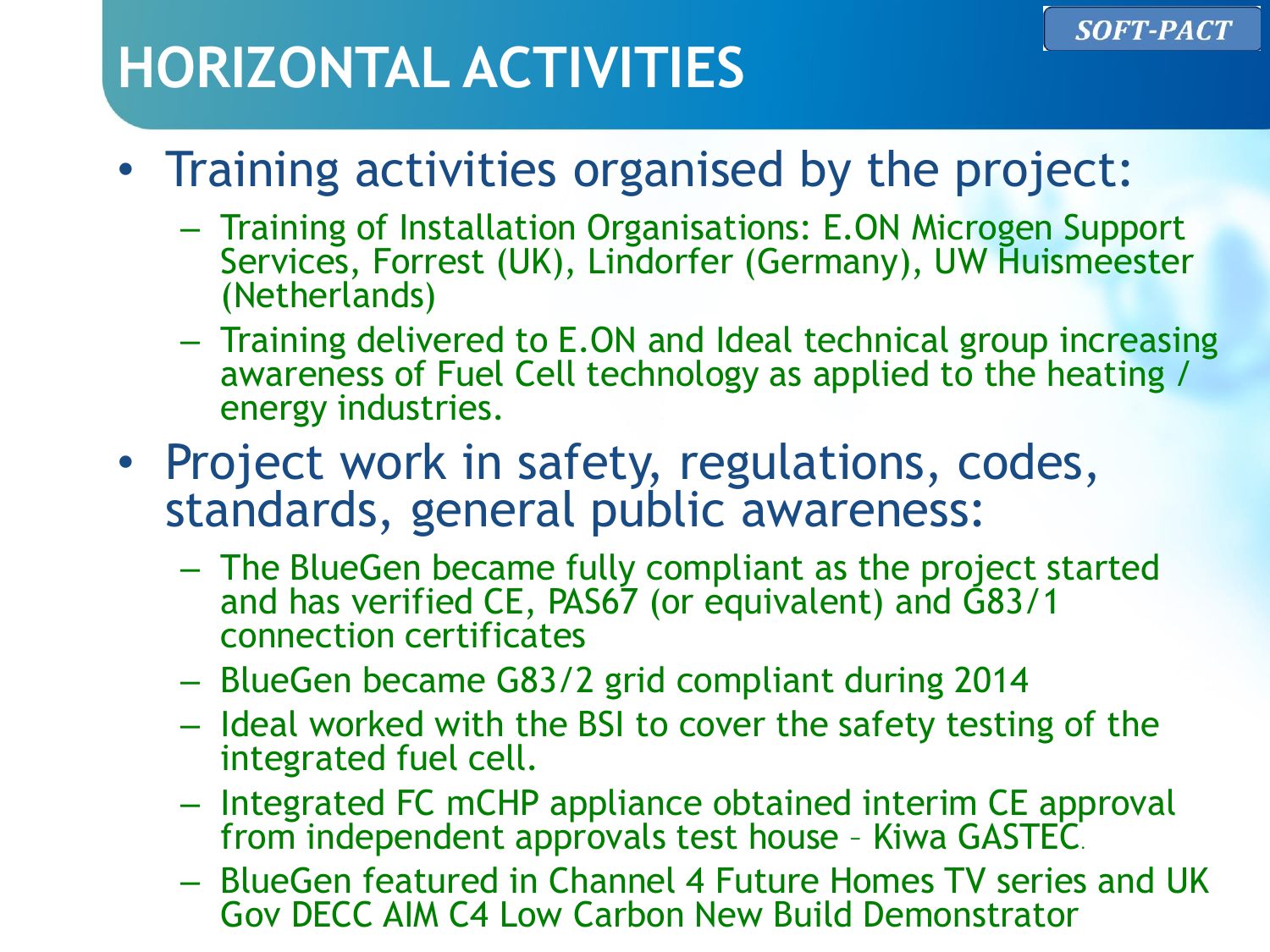### **DISSEMINATION ACTIVITIES**

- Conferences, workshops organised/attended by project (with presentation)
	- We sponsored the 8th International FC Conference, NEC UK
	- Members of the consortium have shown the BlueGen at EOCBuild, Greenbuild, All Energy and CIH Conference.
	- A BlueGen was shown in a TV show 'Future Family' on UK's Channel 4 resulting in 300+ enquires. Case studies have been created by CFCL and placed on the bluegen.info website.
	- Having trained the only installation team in the UK, we installed a BlueGen into the AIMC4 – UK Government's DECC demonstration of a low carbon house with Crest Nicholson promoting the technology to house builders.
	- In Europe, we have had the BlueGen at ISH, Hanover fairs and others and promoted the technology in local press in Hamburg and Heinsberg and with all the E.ON regional units and share holders.
- Lobbying
	- Lobbying continues in all regions but already there was in 2013 a UK FIT increase and a 250M Euro capital subsidy in NWR of Germany.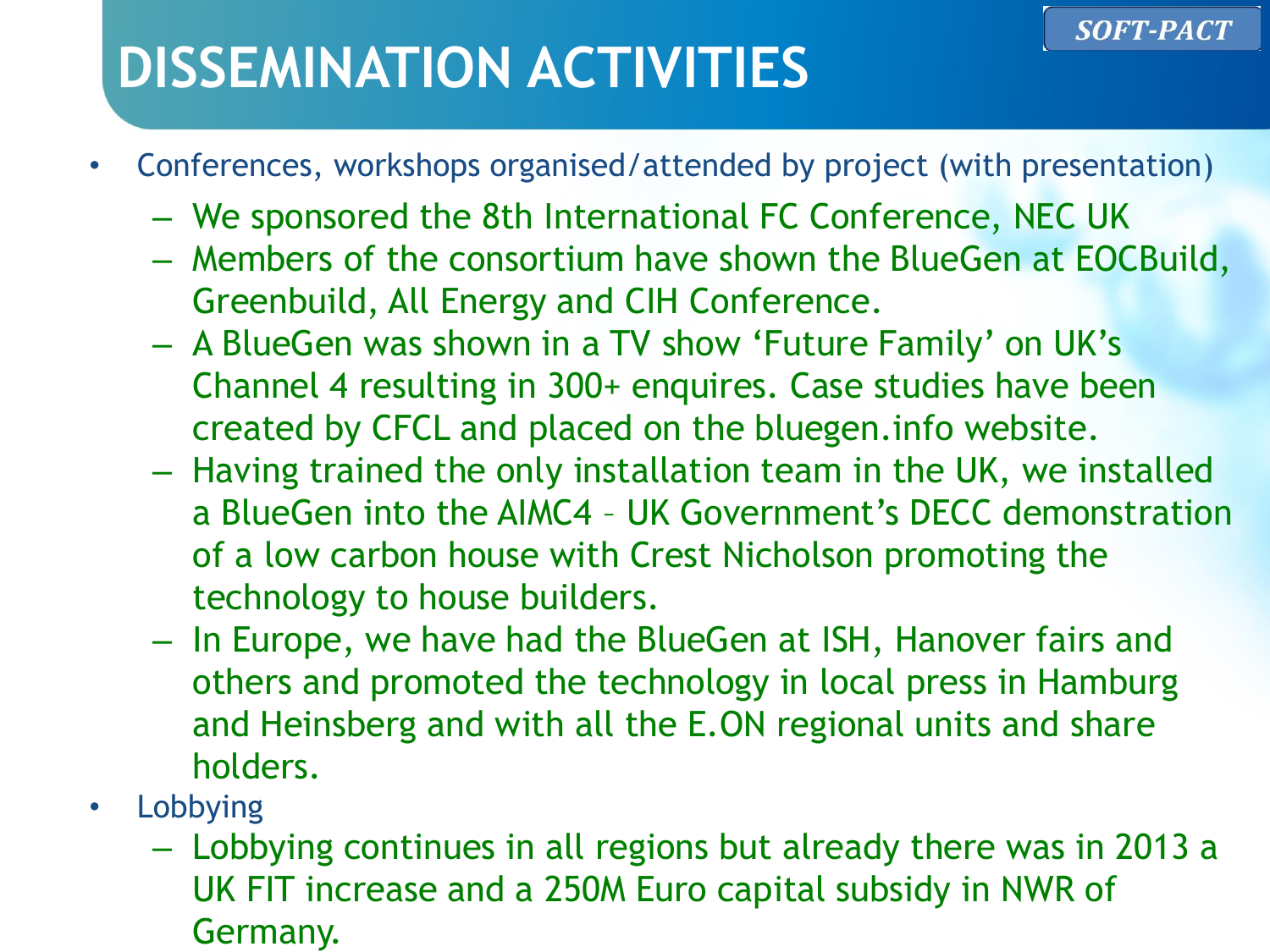## **DISSEMINATION ACTIVITIES (2)**

- Publications, patents arising out of project and its results
	- Numerous coverage on social media, forums and websites
	- An article for the Professional Engineering magazine which was published in November 2013 by Ideal Heating's Adrian Waddington.
	- Patent search on unique thermal store design, as undertaken within SOFT PACT project, is currently being undertaken by independent Patent Attorney.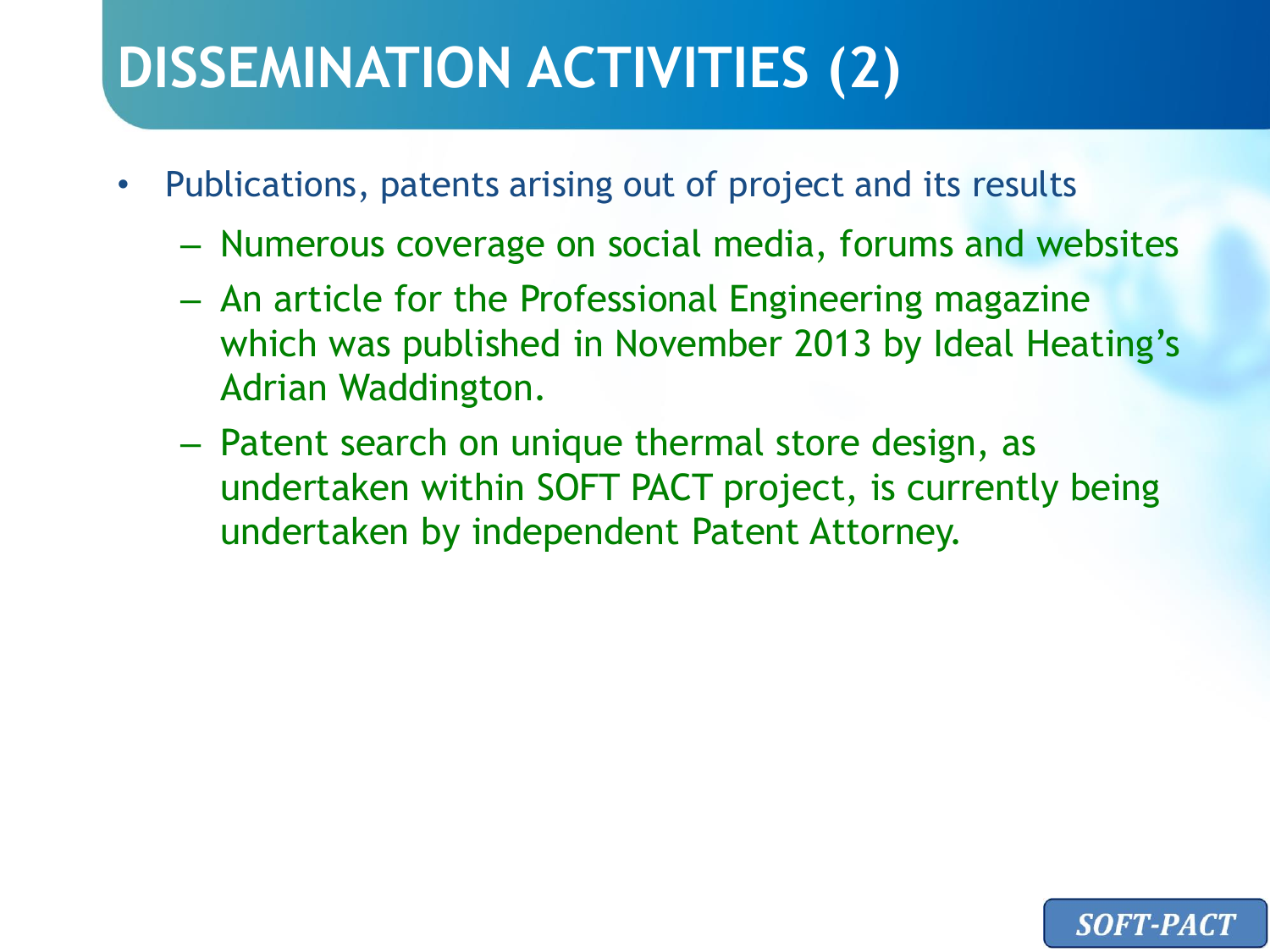### **EXPLOITATION PLAN/EXPECTED IMPACT**

- What has your project changed in the panorama of FCH technology development and/or commericalisation?
	- Identification of real world support and maintenance issues that will effect the long term sales propositions and payback models
	- Cost reduction activities performed during the project have lowered the commercial cost of the BlueGen by 25%
	- Improved integrated system's joint reliability through the development of custom electronic control PCB eliminating costly control PLC's, custom manifolds applied to water & gas systems reduced the overall cost and size of the appliance
	- Data created from monitoring the SIFC demonstrator field test units provides a 'real life' database of that will drive the specification of such supporting applications.
	- The development work to optimise the performance of these systems has been completed and provides a ready made specification for an industrialised appliance.

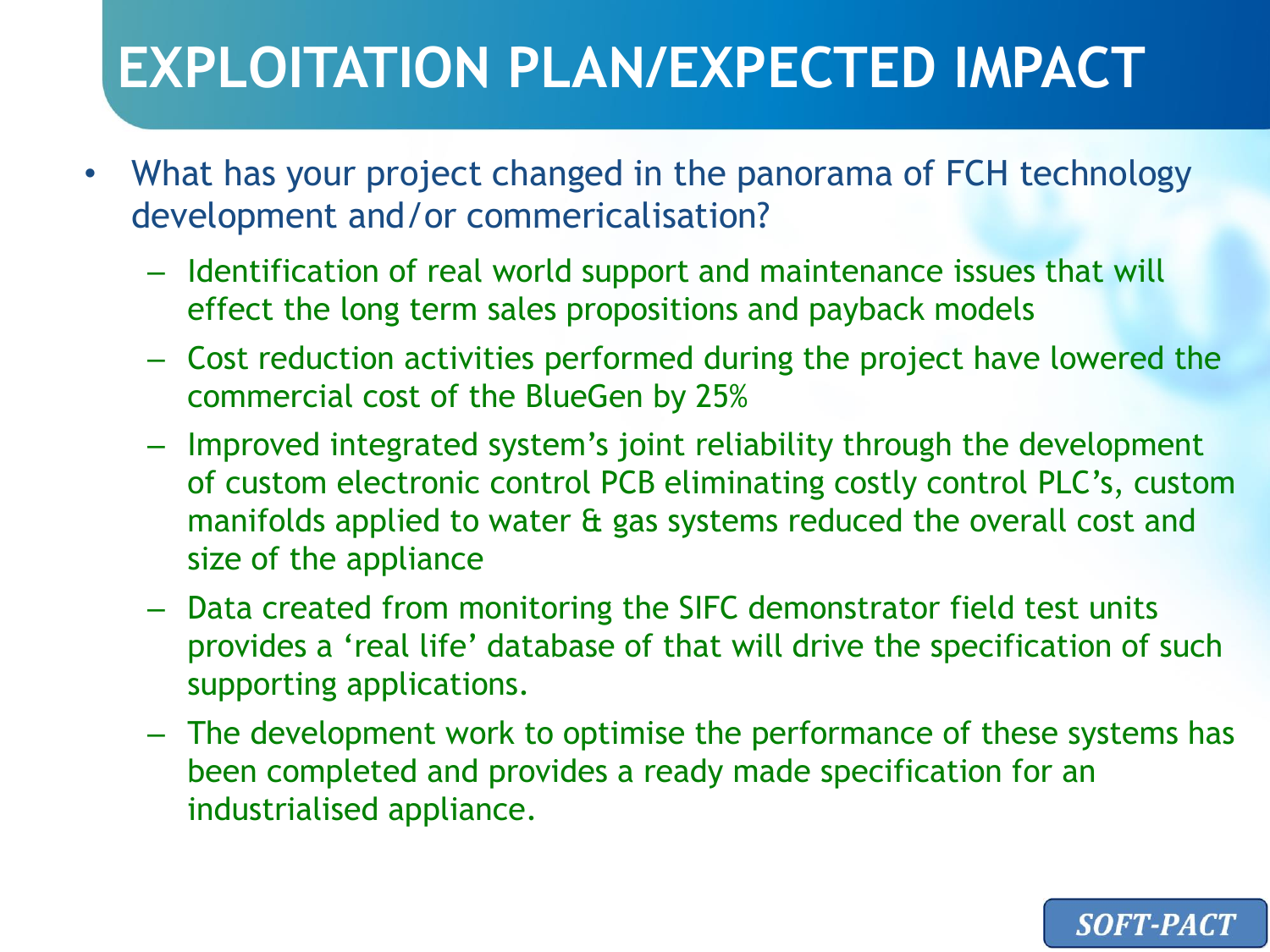# **EXPLOITATION PLAN/EXPECTED IMPACT (2)**

- How will the project's results be exploited? When? By whom?
	- Development of what is currently the largest database of real-life operating data produced from extensive monitoring programme applied to demonstration field trial units will allow further modelling of the next generation of appliances, focus development for manufacturer and utility sales

#### • RTD projects:

- What are the main results that go beyond international state-of-the art? Prolonged operational electrical efficiency above 42% during field trial, with System lifetime of 12,792 hours, predicted to reach 27,118 hours
- What are the achievements that will allow progressing one step further to cost reductions and enhanced performance (efficiency, durability)? Real world operational issues allowing the true cost of ownership to be determined, Stack life and production cost improvements
- How can the results from your project be taken on-board by industry? Real world Insights and learnings, re-engineering can remove costs, national training courses for the technology, will aid installation costs.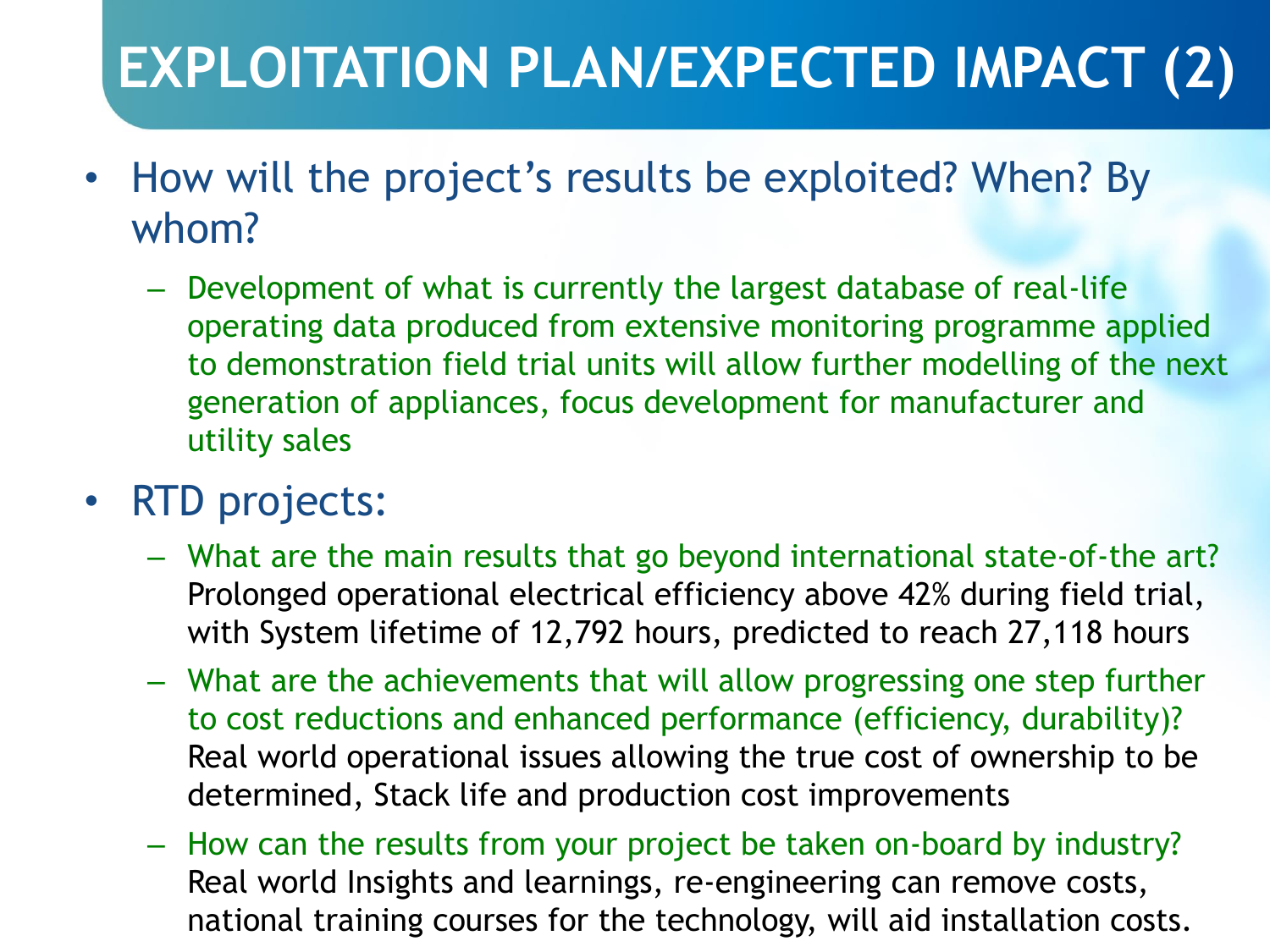## **EXPLOITATION PLAN/EXPECTED IMPACT (3)**

#### Demonstration projects:

- What are the next stages, after project ends to make commercial impact or achieve MAIP targets?
	- Heating System and Customer insights and learning will be utilised within other projects
	- Development of supporting cloud based application software utilising project learnings (e.g. smart phone APP's, Virtual Power Station, Pre-emptive Maintenance systems for heating products)
	- Given that fuel cells based systems are best suited to a situation where they can operate in continuous or base load then it will be interesting to consider how the addressable market would be influenced by significant reductions in the price of both the fuel cell and electrical energy storage moving forward.

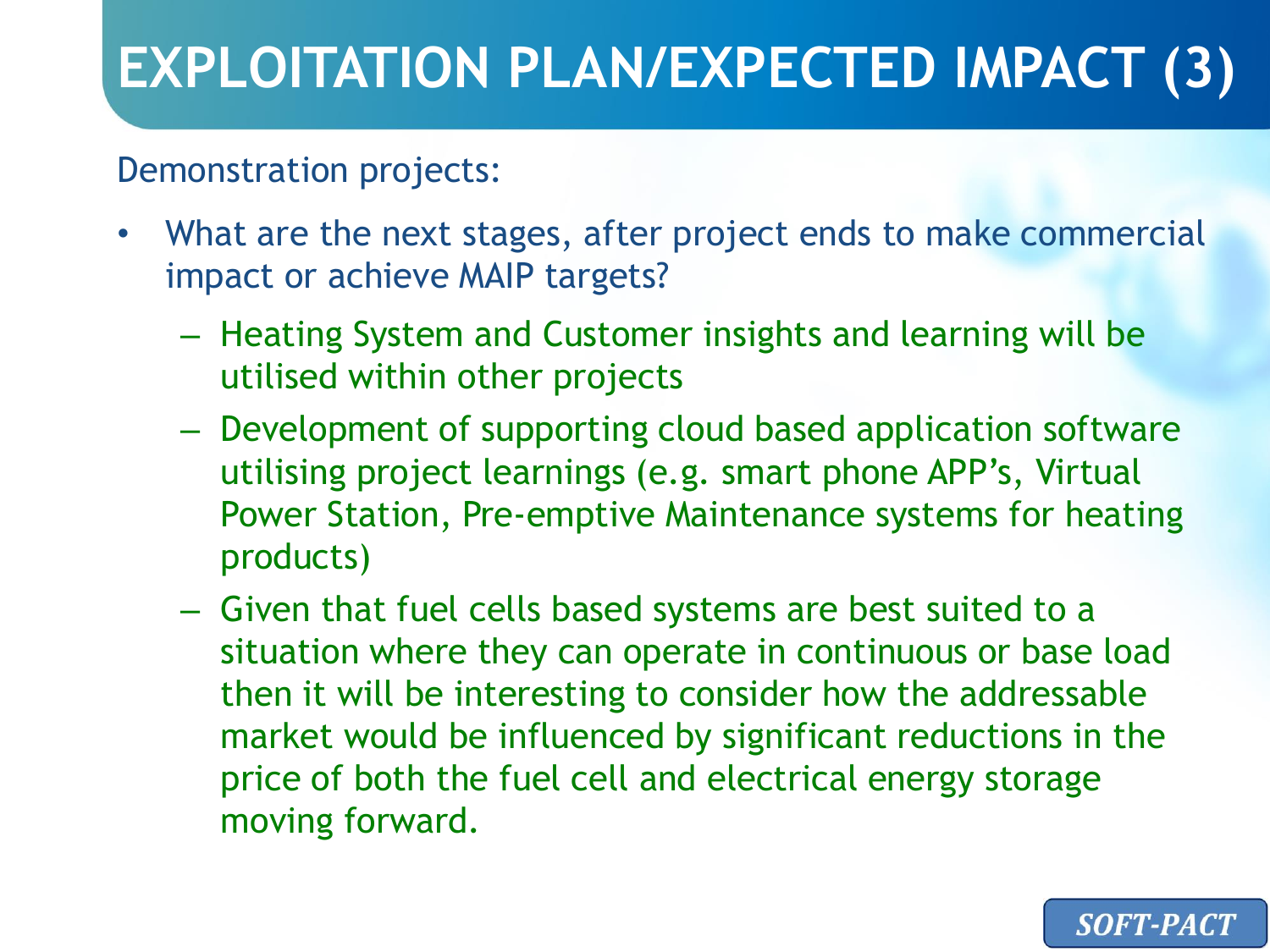# **EXPLOITATION PLAN/EXPECTED IMPACT (4)**

#### Demonstration projects:

- What are the next stages, after project ends to make commercial impact or achieve MAIP targets?
	- Given the current volatility in energy markets, current low fuel prices and uncertainty over regulatory regimes (FIT) make it very difficult to make a strategic decision around new technologies such as fuel cells, particularly when there is a very competitive market in the domestic and SME heating market
	- The impact or the Energy Efficiency Labelling Directive may also make fuel cells more attractive as conventional boilers are no longer able to achieve the highest energy efficiency ratings.

Cross-cutting:

– Installation Skillsets go far beyond the current installation technicians skill levels and require focused training courses by national vocational associations as with other renewable / low carbon technologies.

SOFT-PACT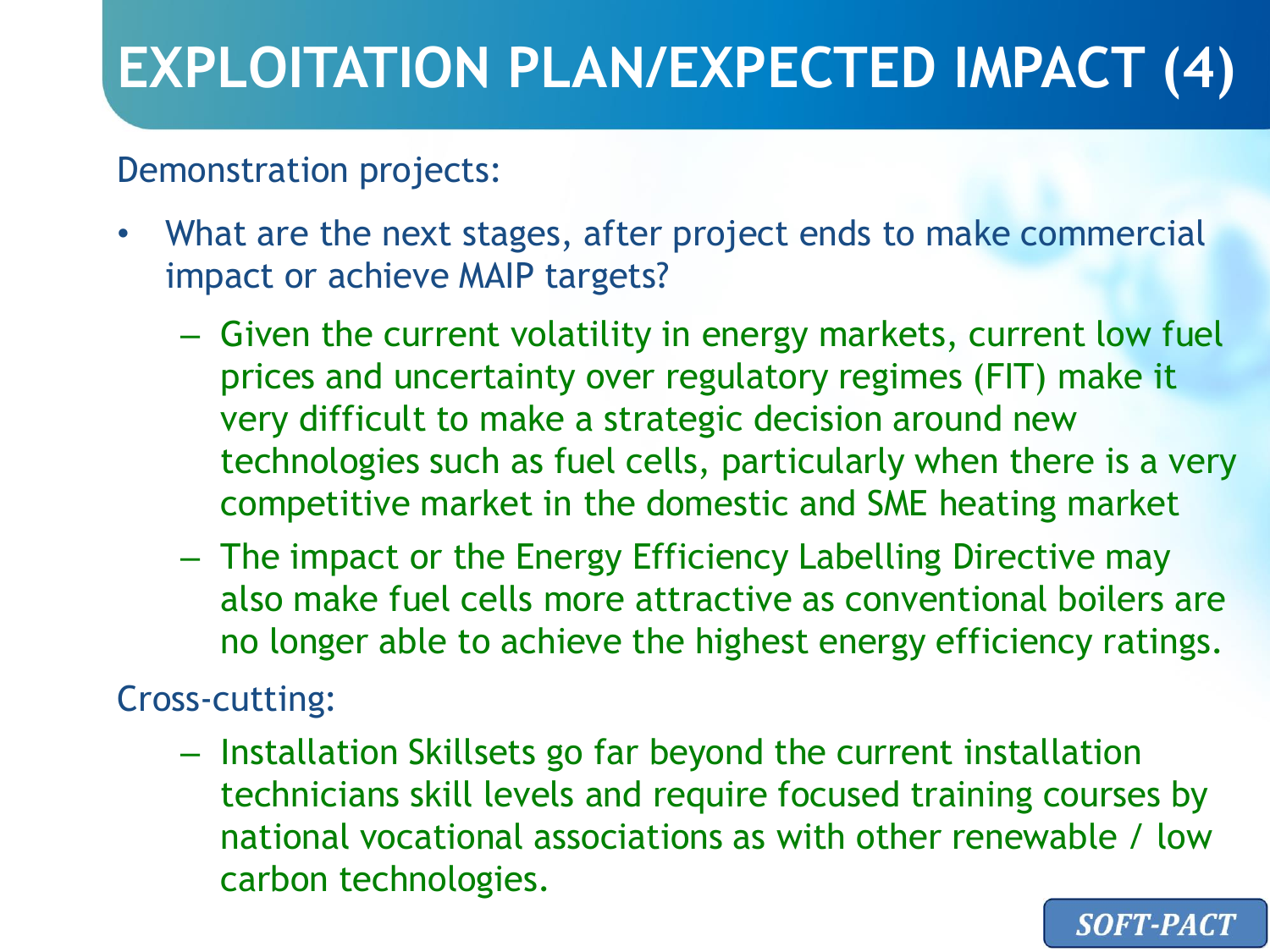#### **SOFT-PACT**

# **Project Learnings Summary**

- Project Learnings
	- The performance of the monitored BlueGen Pathfinder systems provided invaluable data for the design of the integrated Fuel Cell system not only for system performance requirements but trialist usage statistics; therefore it has been a successful Pathfinder field trial achieving its objectives and deliverables



Number of days (in percentage) that the boiler has charged up the thermal store during the monitoring period to meet demand.

- Meeting the challenges of performing a field trial on the prototype Integrated Fuel Cell has provided extensive insights and data, despite the deployment challenges, technology issues and delays.
- Attempting to deploy in 4 countries highlighted by the original market opportunity report, so highlighted that connection regulations (Italy) and Gas Type Variations (Netherlands) can stop deployments or cause further development very quickly.